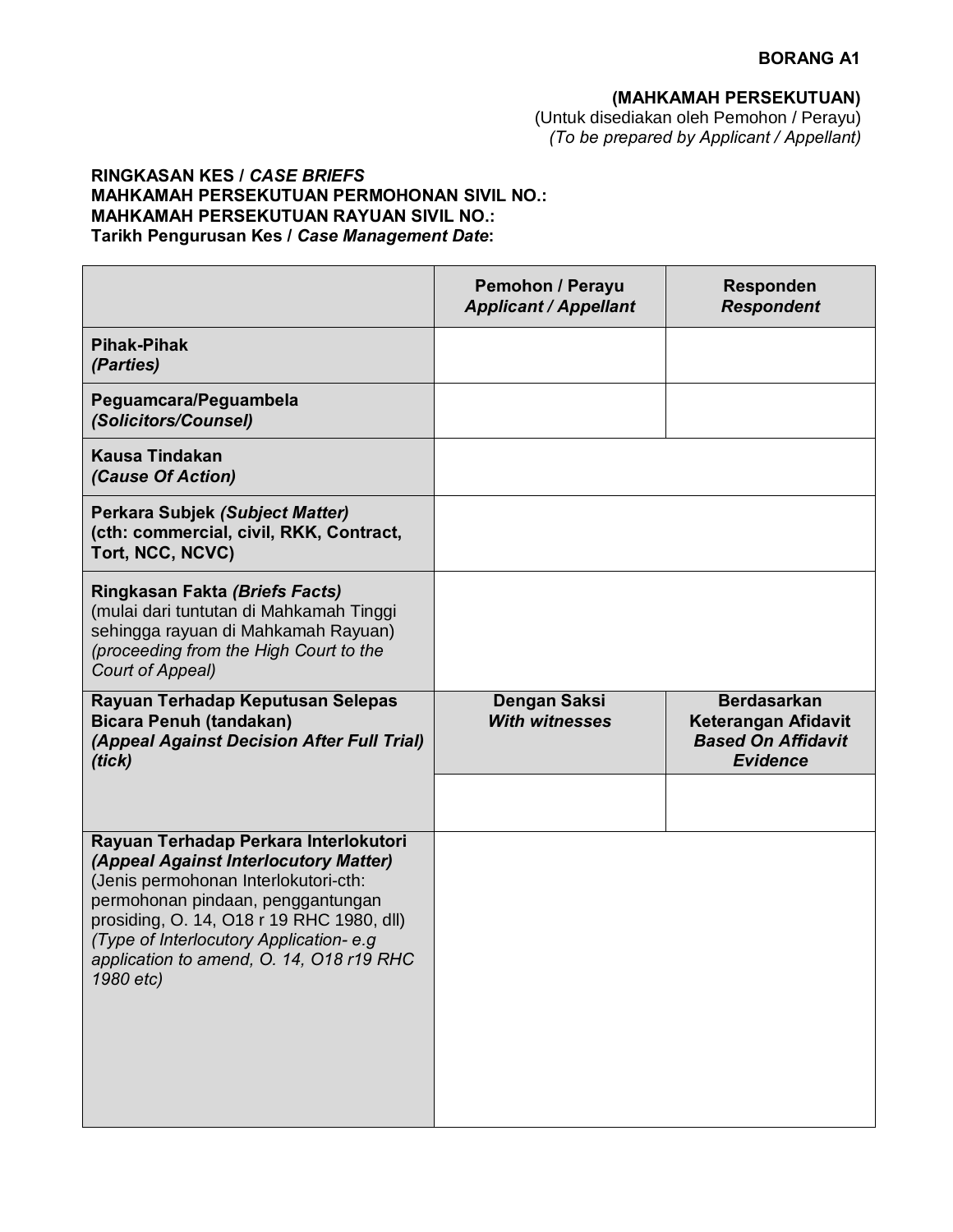| Keputusan Mahkamah<br>(Court Decision)                                                                                                                                                                       | <b>Mahkamah Tinggi</b><br><b>High Court</b>             | <b>Mahkamah Rayuan</b><br><b>Court of Appeal</b> |
|--------------------------------------------------------------------------------------------------------------------------------------------------------------------------------------------------------------|---------------------------------------------------------|--------------------------------------------------|
|                                                                                                                                                                                                              |                                                         |                                                  |
|                                                                                                                                                                                                              |                                                         |                                                  |
|                                                                                                                                                                                                              |                                                         |                                                  |
|                                                                                                                                                                                                              |                                                         |                                                  |
| Hakim /Korum (Nama)<br>(Judge/Corum) (Name)                                                                                                                                                                  |                                                         |                                                  |
| Dissenting Judge (if any)                                                                                                                                                                                    |                                                         |                                                  |
| <b>Tarikh Keputusan (Date of Decision)</b>                                                                                                                                                                   |                                                         |                                                  |
| Hakim Yang Tidak Boleh Mendengar<br>Permohonan Ini / Rayuan Ini<br>(Judge(s) Who Cannot Hear This<br><b>Application / Appeal)</b>                                                                            |                                                         |                                                  |
| Persoalan Undang-Undang<br>(Question of Law)<br>(nyatakan di mana ia boleh dirujuk : cth:-di<br>muka surat 2 Notis Usul atau di perenggan<br>9 Afidavit Sokongan)<br>(mesti dimulai dengan samadadqwhetherg) |                                                         |                                                  |
|                                                                                                                                                                                                              | <b>Pemohon / Perayu</b><br><b>Applicant / Appellant</b> | <b>Responden</b><br><b>Respondent</b>            |
| Anggaran Masa Berhujah<br>(Estimated Time Taken To Submit)                                                                                                                                                   |                                                         |                                                  |
| Lain-Lain(Others):<br>(cth:- Notis Usul Yang Belum Ditetapkan)<br>(eg:- Notice of motion not fixed/outstanding)                                                                                              |                                                         |                                                  |